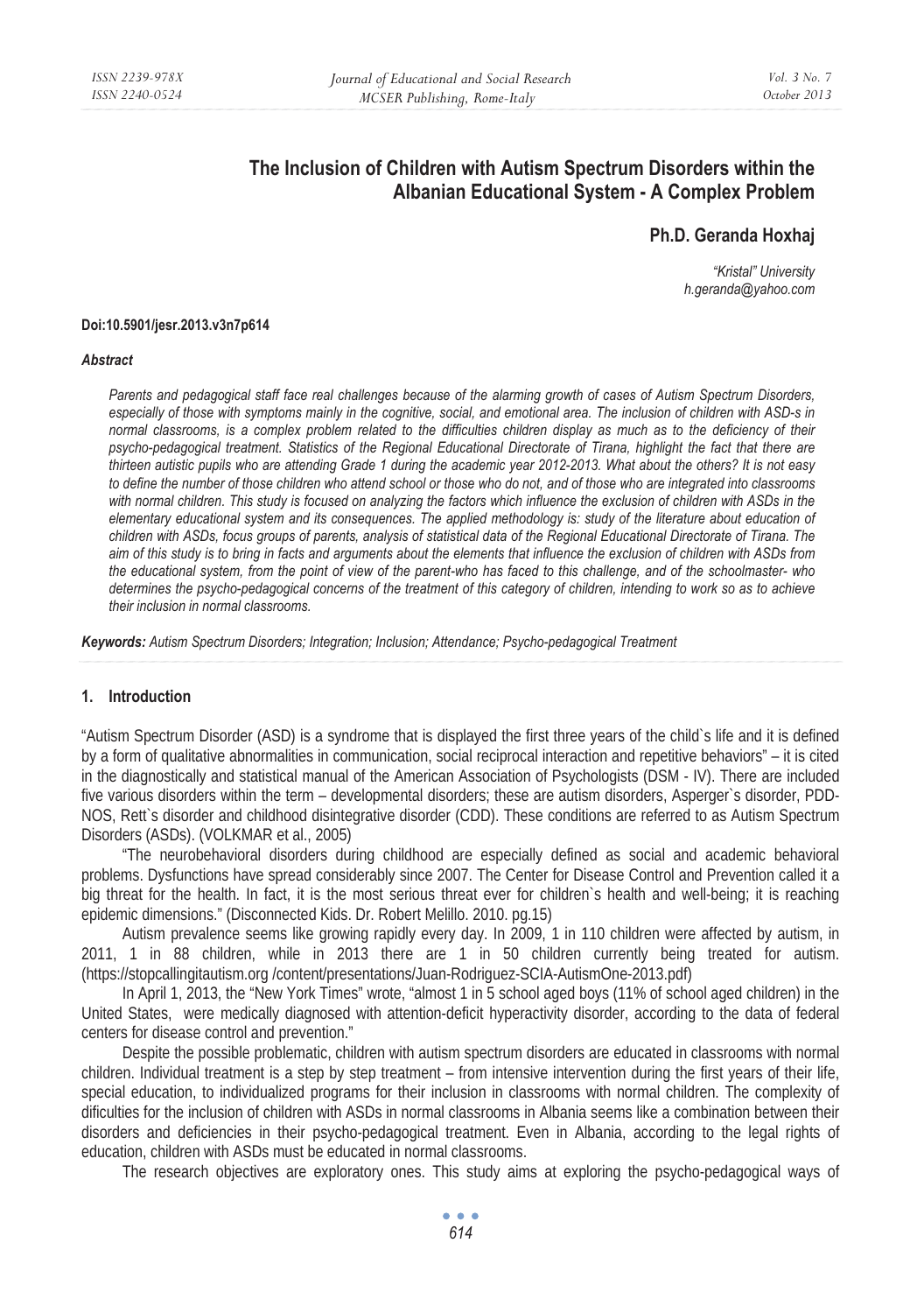| ISSN 2239-978X | Journal of Educational and Social Research | Vol. 3 No. 7 |
|----------------|--------------------------------------------|--------------|
| ISSN 2240-0524 | MCSER Publishing, Rome-Italy               | October 2013 |

treating children with ASDs in normal classrooms, around the world. It aims at exploring the complexity of factors which makes the inclusion of children with autism in normal classrooms more difficult in Albania.

Methodology: this is a qualitative study based on the:

- o Study of the literature for the treatment of chidren with ASDs.
- o Focus group of parents of children with ASDs.
- o Interviews with teachers of children with Autism Spectrum Disorders.
- o Analysis of statistcal data of the Regional Educational Directory of Tirana

The research was based on the focus group of parents, as they are a kind of experts of the problematic of children with ASDs. "Focus groups are a new tool of qualitative research." ( Morgan and Spanish " Focus groups: A New Tool of Qualitative Research" 1984). The group consists of eleven parents who have children with ASDs. Their children are between the age of six and ten.

 The combination of the semi-structured interview with the focus group of parents, supervision and teachers` interviews have served as a tool of research.

#### **2. The treatment of children with ASD in the developed countries and in Albania**

There are being performed several treatments of children with ASDs, all of which are based in different philosophies but which aim at lightening autism symptoms. Autism treatments have been applied from a long time ago, starting by DR. Ivan Lovaas. He is a pioneer of the Applied Behavioral Analysis to treat children with dramatic disorders in 1960 and 1970, in the University of California, Los Angeles. He was interested in finding ways of lightening self-destructive behaviors and dramatic disorders. From 1980s, students of Dr.Lovaas have worked to find ways of treating children with autism by using various methods. Some of the methods studied with the aim of improving learning of children with autism, were the study of major random learning behaviors by using more interior reinforcement. ( One Step at a Time: ABA and Autism in the Classroom. Jennifer Krumins 2008. Pg. 16)

By the functional evaluation of the relation between the target behavior and environment, ABA methods could be used to change behaviors. (Mulick, James A (early 2006). "Positive Behavior Support and Applied Behavior Analysis". The Behavior Analyst 29 (1): 51–74. Retrieved January 12, 2013). Behavior modification is the traditional term for the use of empirically demonstrated behavior change techniques, to increase or decrease the frequency of behaviors through positive and negative reinforcement. Behavior modification supports positive behavior (PBS, a form of ABA). (Thompson, T. (1984). "The examining magistrate for nature: a retrospective review of Claude Bernard's An Introduction to the Study of Experimental Medicine". Journal of the Experimental Analysis of Behavior 2 (41): 212–13).

While the ABA approach often achieves the child's compliance with its methods , the Miller Method treats the autistic child according to cognitive systems. By system we mean any organized behavior with an object or event that the child produces. Even "upsetting" behaviors—such as throwing or dropping things, opening and closing doors, or lining things up—are systems, although they do not seem to others to serve any particular function. We are interested in such behaviors because they are directed, are organized, and lead to some outcome—all parts of what we look for in functional behavior and in communication. If we can find a way to help the child modify or transform these repetitive action systems so that they become functional and interactive, then we have contributed to the child's development. Communication systems involve the integration of words and actions around objects in relation to another person. Symbolic systems involve the way in which a child organizes the relation between symbols and what they represent. (The Miller Method, Arnold Miller with Kristina Chrétien2007. pg.23)

Dr. Robert Melillo assumes that the problem is brain dysfunction. "Fifty years ago, a hyperactive child was seen as a problem. Today, the deficit attention/hyperactive disorder, generally known as ADHD, is the most widely problem in children`s world. In 1973, the concept "Disconnected Kids" is used to explain the symptoms of a so-called condition Alexia that is the inability to read. A functional disconnection does not come as a result of brain impairment. Brain zones, especially brain hemispheres, are not electrically balanced or synchronized. This electric imbalance interferes in the ability of both hemispheres to share information. This means that the brain can not work as an entire part. The Brain Balancing Program is based on a technique called the hemispheric integration therapy (HIT). First of all, a child was given several tests to evaluate his/her symptoms and functional skills so as to define the problematic hemisphere and its functioning. Moreover, several daily activities - sensory, physical and academic - were chosen for a direct impact on the problematic areas. At first, these activities were applied one at a time, to strengthen functional weaknesses and then, all of them were applied together to integrate large areas of the brain, especially both hemispheres, and to synchronize them." (Disconnected Kids. Dr. Robert Melillo. 2010. Fq. 210)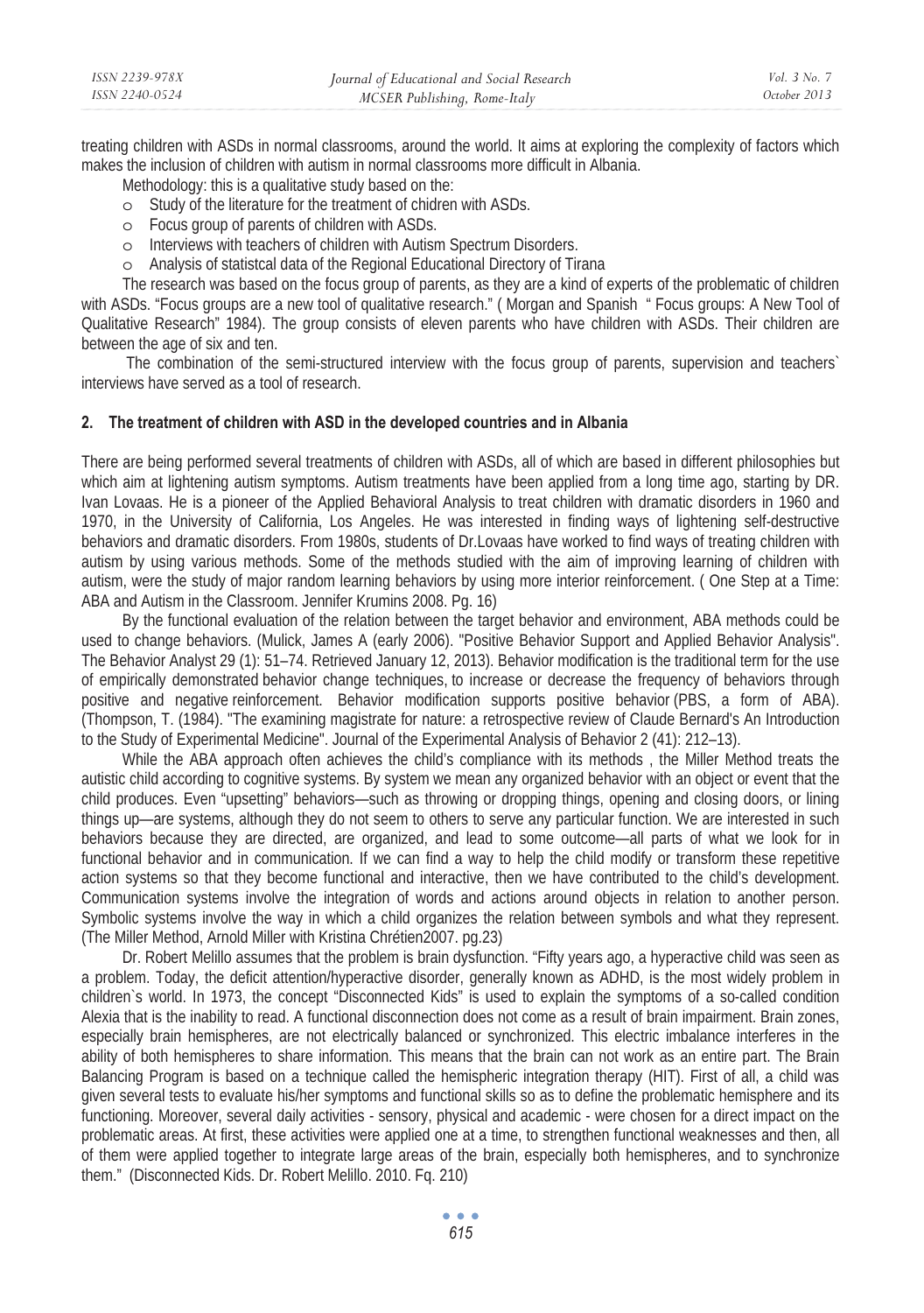| ISSN 2239-978X | Journal of Educational and Social Research | Vol. 3 No. 7 |
|----------------|--------------------------------------------|--------------|
| ISSN 2240-0524 | MCSER Publishing, Rome-Italy               | October 2013 |

Although treatments were conceptualized and performed by corresponding specialists and therapists from genuine schools, the level of these treatments` efficiency in children with ASDs is still ambiguous.

The semi-structured questions for the focus group refer to this trend: What kind of therapy did the child attend? What education did the therapist attend? Which principles is the treatment based upon? Who are the responsible people for individual therapy? What are the positive changes as a result of this treatment?

By the information given by the focus group it was stated that: in Albania it is performed mainly the developmental therapy. Sometimes they try to derive elements from ABA therapy or the Floortime approach. Therapists were not educated by a genuine school for the treatment of autistic children. They obtain a general psychological culture, or they have attended school subjects but not an oriented therapy according a certain philosophy. Parents are not introduced to the principles upon which the child treatment is based. In most cases repetition of the same activities until the child performs it is the methodology of work. From the parent point of view, that is hopeless. The therapist is the only person who works with the child, and consequently she/he is the head of the treatment and also responsible for it. Most of the parents had switched from one therapist to the other, without noticing any improvements on account of the individual treatment. Other parents had noticed that the child did the same activities with the therapist as with them or with the teacher in normal classrooms.

#### **3. Early treatment and timing- as an important element of the development of children with ASDs**

Those young children with autism that are fortunate enough to receive it, are trained in an intensive format (20-40 hours per week) by one or more trained therapists, supervised by Behavior Analysts and overseen by a behavioral psychologist. Early educational programs consist of the relation between cause and effect, development and attention and imitating skills. This early intervention, if it is done with the needed proficiency, paves the way for the child to learn more about the world and his/her country. The early intervention tries to treat these areas: the relation between cause and effect, concentration and imitating. Usually, infants use their senses to explore the environment, to experiment with people, toys and objects. This is the base of learning. Autistic children have not shown interest or capacity in this kind of exploration. They should learn how to understand and experiment. **(** One Step at a Time: ABA and Autism in the Classroom 2008 Jennifer Krumins. pg. 16-22 **)** 

Decades of research have shown that behavioral therapies for autism can improve cognitive and language skills. Still, it remained unclear whether behavioral interventions simply reduced autism's symptoms or actually "treated" the developmental disorder. In other words, could an effective behavioral intervention change the brain biology that underlies autism spectrum disorder? This year, researchers delivered compelling evidence that the Early Start Denver Model (ESDM), an intensive early intervention program for toddlers with autism, improves brain activity related to social responsiveness. The Journal of the American Academy of Child & Adolescent Psychiatry published: "This may be the first demonstration that a behavioral intervention for autism is associated with changes in brain function as well as positive changes in behavior". This more-typical pattern of brain activity was associated with improved social behavior including improved eye contact and social communication. "The more you teach a child to become involved within the social interaction, the more it can lead to normal brain and behavioral development." ( Dawson G, Jones EJ, Merkle K, et al. Early behavioral intervention is associated with normalized brain activity in young children with autism. 2012; 51(11):1150-9).

Could the early intervention in children with ASDs be performed in Albania? If yes, how?

Our focus group makes us clear that many of them have tried to perform the early intervention therapy, but they have come across several challenges. Firstly, we lack specialists which could give the correct evaluation of the specific diagnosis within the autism spectrum – according to which it can be planed the intervention. Secondly, the undertrained specialist executes the same scheme of intervention for all kids, without taking into account their specific skills. Thirdly, it seems like the need for therapy exceeds the capacity of institutions or therapists available, and consequently it is impossible to extend therapies more than one hour per day or week (referring to state institutions). Fourthly, it is difficult for the parent to afford more than one hour of therapy as the price is high. As mentioned above, it seems that the early intervention therapy is inefficient because of the way of performing and because of the inability to apply it in the needed timing.

# **4. Disorders` elements – difficult to be trained within educational environment**

Disorders` elements such as: hyperactivity, lack of concentration, stereotypes, aggressiveness, self-aggressiveness and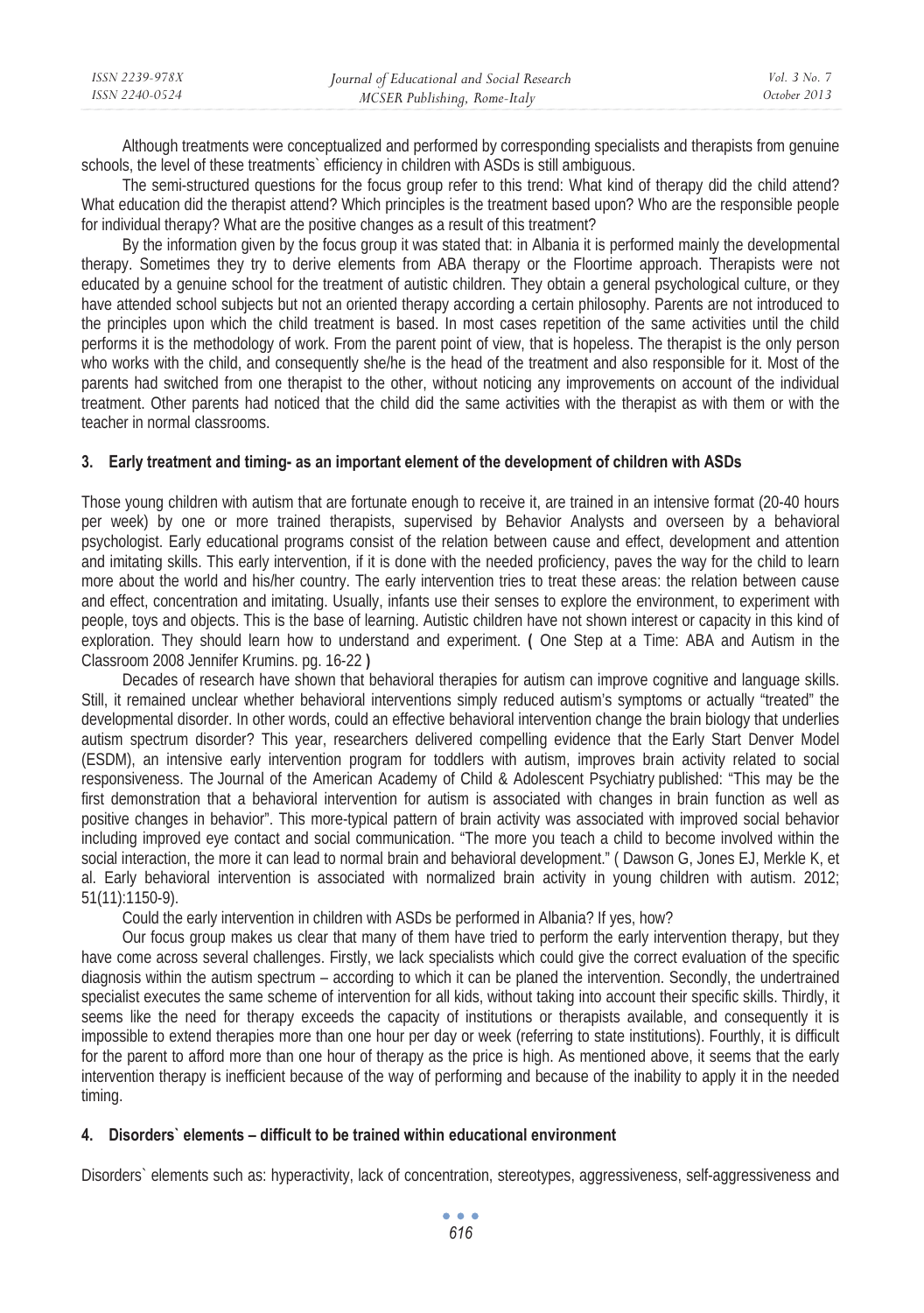the inability to control ones emotions are some of the most difficult elements of to be treated or managed by the teacher in normal classrooms.

"Most children do not feel their own bodies very well. They have no sense of themselves in space. They have poor or abnormal muscle tone, which is displayed through poor posture or an awkward gait. They are disconnected from their senses. Most children with disorders do not fully experience all five senses- sight, hearing, touch, taste, and smell-which teach normal children to relate to and interact within the world. Many of these children cannot use more than one sense at a time. When they are forced to use multiple senses together, they become overwhelmed. They become easily distracted by anything they can see, hear, or feel, which make it impossible for them to focus. As a result, they become like slaves to their environment. They are socially and emotionally disconnected." (Disconnected Kids. Dr. Robert Melillo. 2010. pg.20)

"While manifesting most of the problematic behaviors, could it be aggressive behavior, the child with ASDs does not intend to hurt others. On the other hand, these behaviors come as a result of the disability to take control of their emotions, including confusion, anger and anxiety. These behaviors must not be interpreted as malicious ones. Often, if they are depressed, it is difficult for children with ASDs to discipline ones emotions. So are they. That does not mean, "Do not stress the child". That means that the child must be taught how to face to stress or keep calm. This would be the greatest present for him/her. Often, the stress factor in classrooms is one of these: language, social or school requirements are too high (or this might be the child`s perception); violation of expectations of the child, including frequent and unexpected changes of routine. The child with ASDs cannot withstand the noisy, messy or full of light environment, which seems nice and funny to normal children." (Autism in your classroom. Deborah Fein, Ph. D & Michelle. Dunn, Ph. D 2007. pg. 284)

During interviews, teachers answered that they are not ready to enable the inclusion of children with ASDs in their classrooms, because they are not trained to analyze or intervene in them to manage behaviors of children with ASDs.

"Behaviors are really difficult to be managed if the staff does not have as much information as possible. The possibility to discuss the problems` solution with the parents and professionals is done to get the opinion of people working with these children. Each person working directly with the child knows one part of the puzzle- every opinion put together creates the whole photo. The teacher needs the whole puzzle to become an effective educator." **(** One Step at a Time: ABA and Autism in the Classroom 2008 Jennifer Krumins. pg. 23 **)**

Difficulties of the inclusion of children with autism spectrum disorders in classrooms with normal children in Albania represent a challenge for parents and teachers. The only help seems to be the cooperation between teacher and parent. Open communication between them faces another conceptual barrier, as a result of lack of information or prejudice influence.According to the focus group of parents, the close link between parent and teacher, led the way to hopeful cases when children have achieved to attend the school environment. In absence of relevant structures that had the task to evaluate needs, make up individual plans and supervise children`s with ASDs performances, the cooperation is very important.

#### **5. Teaching in pupils with Autism Spectrum Disorders.**

How does autism impact on learning? Autism is a complex developmental disability that affects how an individual thinks, learns and experiences the world. All children with autism are different but they share difficulties in five core areas. These include: Communication, Social Interaction, Repetitive Behavior/Restricted Interests, Sensory Processing, and Information Processing/Learning Style. (http://www.autismtraining.com)

Team work is the right way to train children in school environment. The team of professionals that attends the autistic child during the treatment consists of: Behavior Analysts, Speech and Language, Therapists, Occupational Therapists, Teachers, SENCOs, Educational Psychologists. Each professional plays his own role for an effective treatment of autism. (UK ABA Autism Education Competence Framework November 2011 pg. 78)

Playing, as an important element for the emotional and social area, could be used as a means of help by the educator for the inclusion of pupils with ASDs. "Some children, for various reasons, do not have a natural approach to playing – and children with autism, among others, belong to this group. Children with autism find it difficult to interact socially with one another – and consequently they are often seen as children who cannot learn to play with others. But if the play is organized by grown-ups on the child`s terms, the children find a common platform where – through play – they can gain social experiences, which otherwise can be difficult for them to obtain." (Autism, Play and Social Interaction Lone Gammeltoft and Marianne Sollok Nordenhof 2007 pg.10,)

According to teachers` interviews it was stated that the teacher stands alone before the pupil with ASDs. In fact,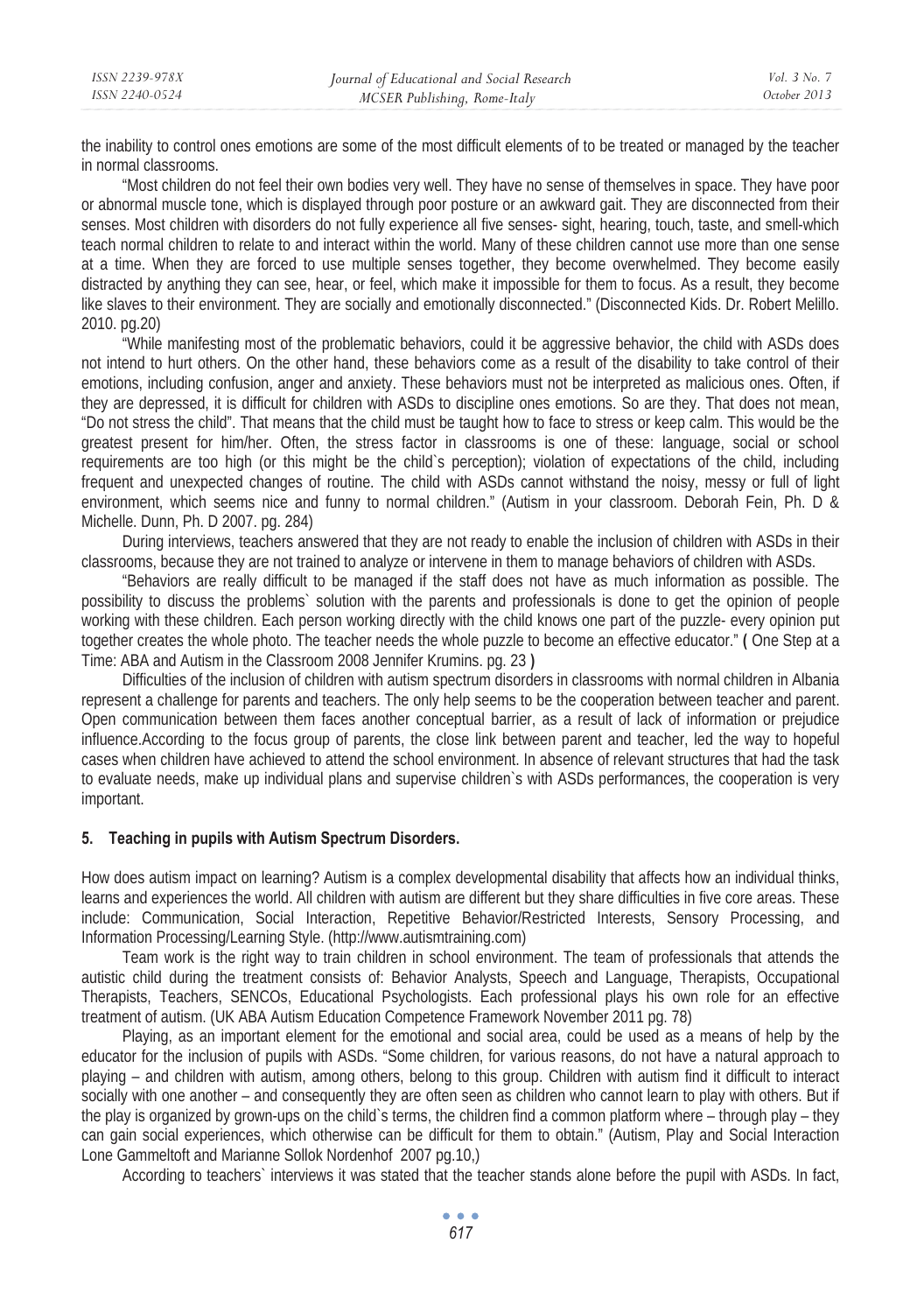there does not exist a real team to treat the child within the school environment. There is only one psychologist who has to cover problems of tow thousand pupils, but who cannot contribute to the treatment of pupils with ASDs.

#### **6. Involvement, inclusion or attendance!?**

It is important to make it clear if the presence of children with ASDs within the school environment means that, he/she gets involved together with normal children by being part of educational activities; if he/she has been accepted as part of the group of normal children, or he/she is just present without getting involved within educational or other activities. This was one of the issues of discussion of the focus group.

From the data collected by the focus group of parents of children from 6 to 10 years old,- primary school age, (Table 1) – we notice that:

| The overall No. of  | No. of kindergarten | No. of preschool    | No. of first grade children, primary |
|---------------------|---------------------|---------------------|--------------------------------------|
| children            | ndren ≎             | children            | school                               |
| 11 (6-10 years old) | ' (6-10 vears old)  | $2$ (8-9 years old) | 2 (9-10 years old)                   |

### **Table 1.**

Parents thought that the term that best fitted their children was "Attendance". Attendance was the best opportunity offered to them.

Even teachers expressed that, in fact, children with ASDs, are just present, without trying to get involved in activities or perform learning tasks.

Referring to the Regional Educational Directory of Tirana, for the elementary cycle for the academic year 2012 - 2013(Table 2), we notice that:

| The overall No. of pupils within the elementary cycle |  |
|-------------------------------------------------------|--|
| autistic pupils<br>No. of                             |  |

# **Table 2.**

If we notice the statistics in percentage, the results show that the percentage of autism prevalence among elementary school children is very low. But, how real is that?

If the percentage given in the table would show us the prevalence of autism within this age of children, autism dimensions then, would not be as worrying as they really are.

Even though this is a qualitative study, our focus group has answered this question. The majority of children with ASDs could not get involved within classrooms with normal children. Only two children with ASDs out of 11 could attend classrooms with normal children.

Why don`t other children with ASDs attend educational environment? This is another question asked to the group of focus. Parents and teachers argue that behavioral disorders, especially: hyperactivity, lack of concentration, aggression, and stereotypes are symptoms that the teacher can not manage alone. Assistance is not offered and the parent is not allowed to assist his/her child because of the lack of legal basis.

#### **7. Results of the exclusion of children with ASDs from educational environment.**

What does it mean to live with autism? - it is another question for the focus group of parents. Parents range several problems which accompany the living with disorder, from the psychological shock when of parents when they notice abnormal signs of development, the hopeless diagnosis, facing the disorder every day, the inability to help the child with the right treatment to the exclusion from schooling, as the only one way to get closer to normality. The first years go by, hoping for a better treatment, or by thinking "he/she is still a little child, he/she will change". As the child need a person to accompany him/her or the impossibility to attend school, the mother, necessarily, becomes an unemployed person and the family faces big psychological and financial problems.

> $\bullet$   $\bullet$   $\bullet$ *618*